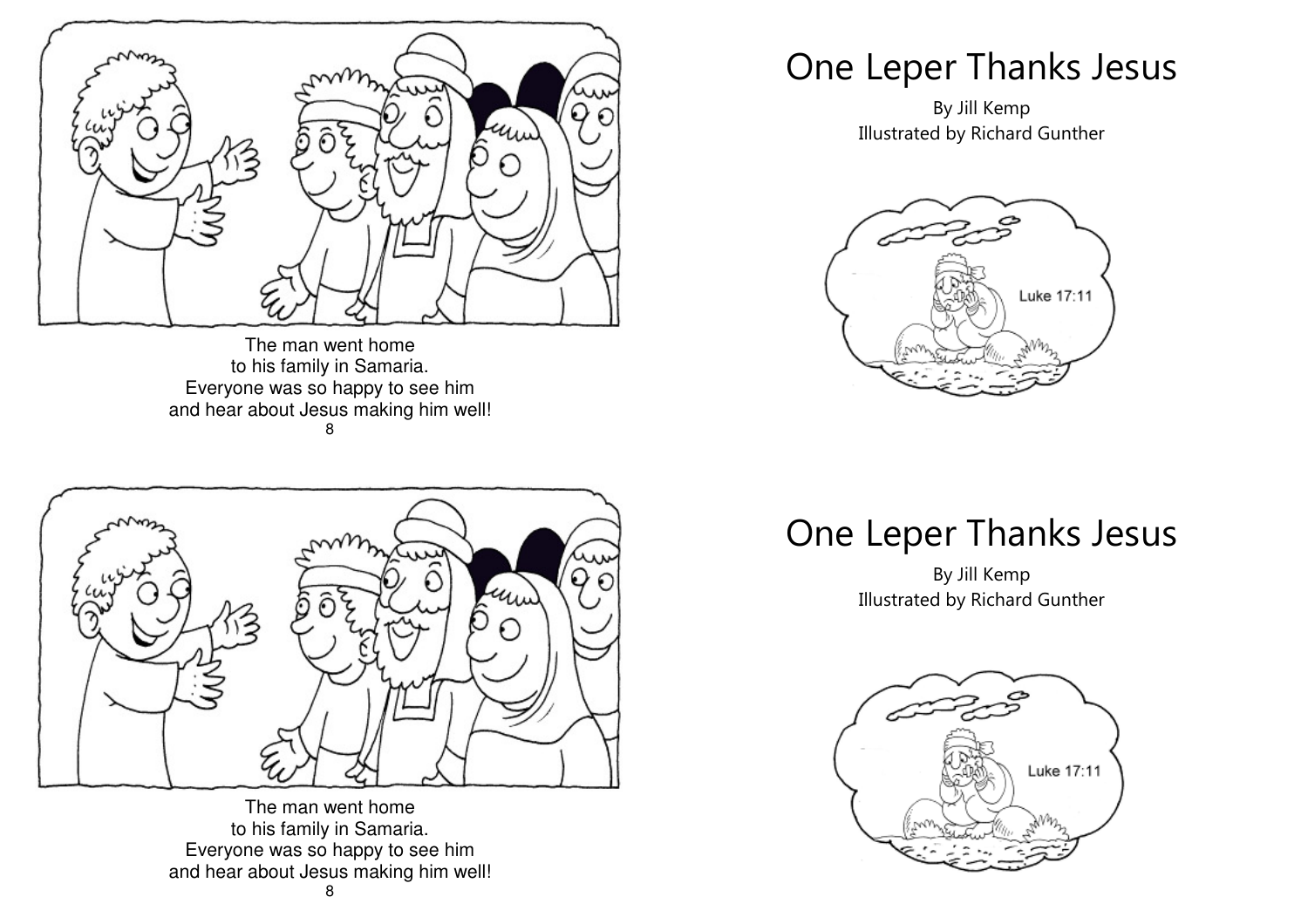

A man got sick with Leprosy. Other people could easily get sick if they came near him, so he had to live with other lepers. 2



But one man turned back to thank Jesus. "Thank you for making me better," he said. "There were ten lepers," Jesus said. "You are the only one who has come back to thank me." 7



A man got sick with Leprosy. Other people could easily get sick if they came near him, so he had to live with other lepers.



But one man turned back to thank Jesus. "Thank you for making me better," he said. "There were ten lepers," Jesus said. "You are the only one who has come back to thank me."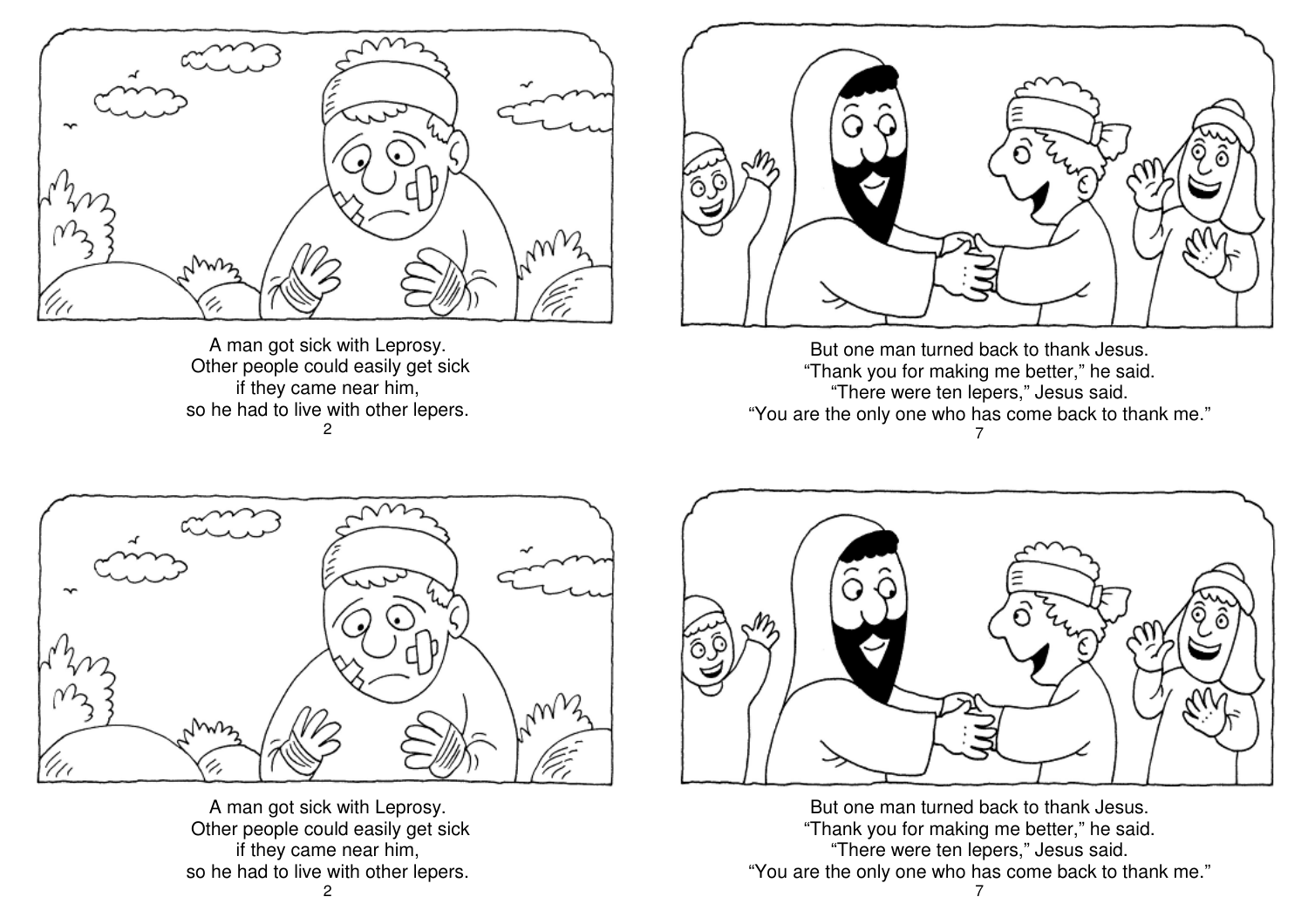

As the ten lepers walked along the road they saw they were better! Jesus had healed them! "Lets go home," they said. 6



Lepers could not work to get money for food. Kind people left food nearby. They missed their families and friends. 3



As the ten lepers walked along the road they saw they were better! Jesus had healed them! "Lets go home," they said. 6



Lepers could not work to get money for food. Kind people left food nearby. They missed their families and friends. 3